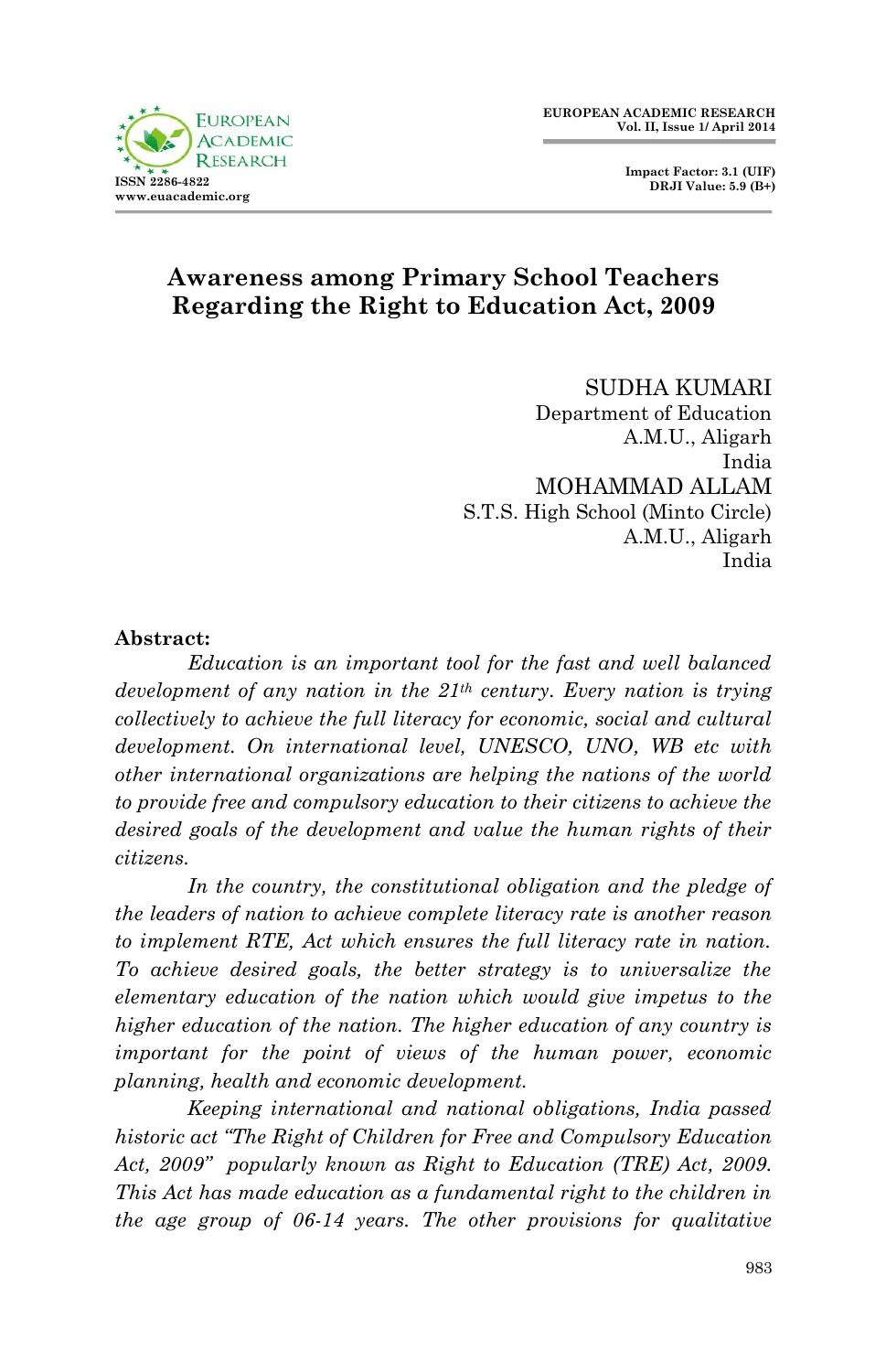*education, pupil-teacher ratio, appointment of trained teachers, valuing child rights, admission on the basis of age without holding back children in the classes and physical punishment etc are important provisions of the Right to Education Act.*

*RTE Act, 2009 needs the full hearted participation of the teachers for the successful implementation of the Act. To make teachers to participate fully, there is need of awareness of the teachers working at Primary levels. The present study is about the awareness level of the teachers working at Primary level. The researcher has pursued the study to find out the awareness level of the primary teachers on the basis of region, gender and management (Government and nongovernment). The researcher has used self made tool to collect the data from the population (primary teachers of Aligarh District) The samples were selected on random basis. The data were analysis by using various statistical techniques like Mean, SD, t-test etc.* 

**Key words**: primary school teachers, Right to Education Act, India.

#### **Introduction:**

"The Right of Children for Free and Compulsory Education Act, 2009" (1) popularly known as Right to Education(TRE) Act ,2009 was passed by the Government of India in compliance to constitutional and international obligation with the aim of the universalization of the elementary education. The constitution of India under Article 45 stated that "The State shall endeavour to provide, within a period of ten years from the commencement of the Constitution, for free and compulsory education for all children until they complete the age of fourteen years. (2)"But this constitutional aim could not realize due to numerous problems faced by the government due scarcity of resources and will power.

By RTE Act, 2009 the Government has bounded herself to provide free and compulsory elementary education to the children in the age group of 06-14 years. As the RTE Act, 2009 states that "Every child of the age of six to fourteen years shall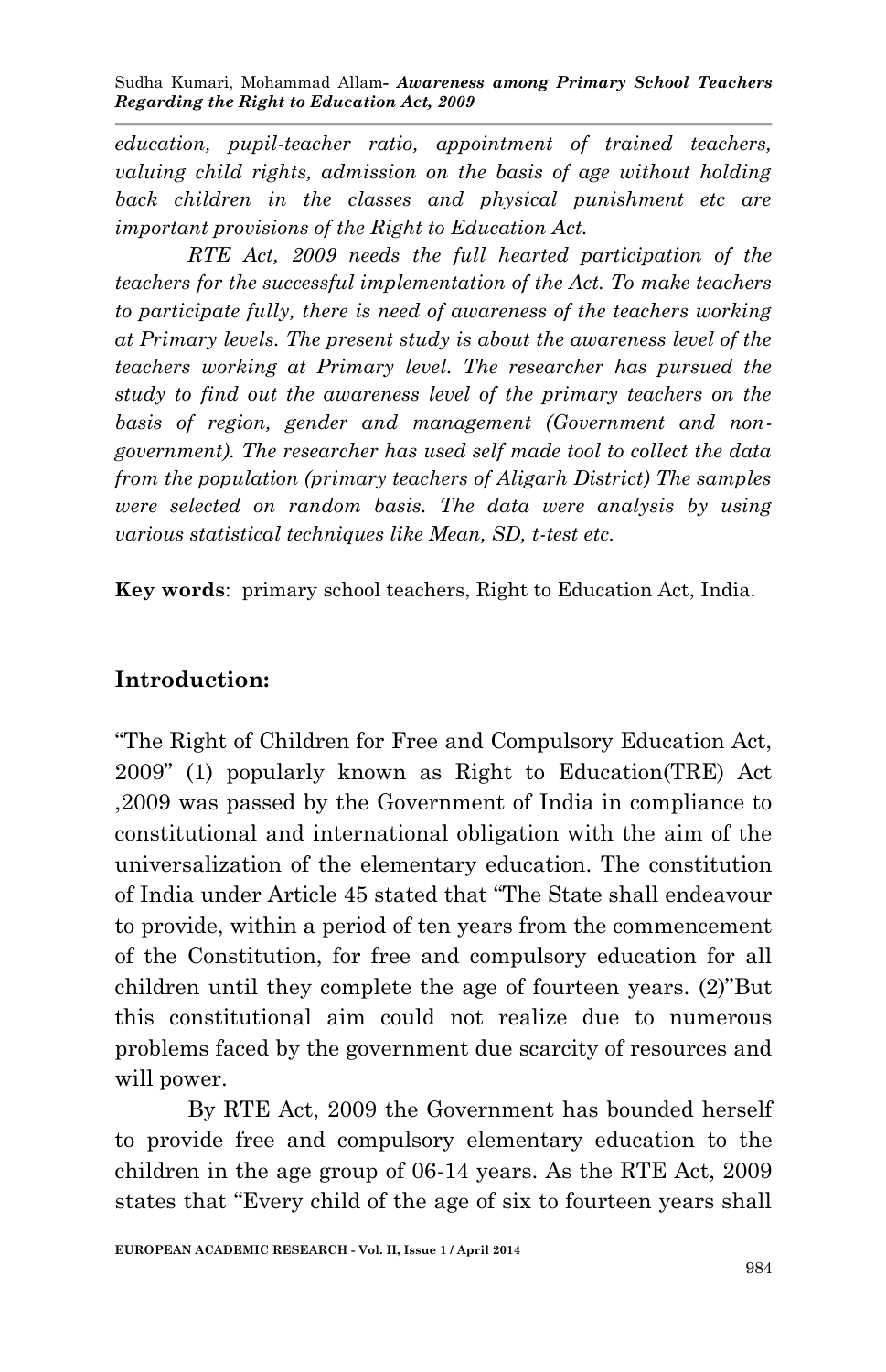have a right to free and compulsory education in neighbourhood school till completion of elementary education."(3) The aims of introduction of this right to education Act were to modernize the nation and to build a strong human power to meet the required demand of the fast growing economy of the nation. These aims had been stated by NPE, 1986 that "education develops manpower for different levels of the economy. It is also the substrate on which research and development flourish, being the ultimate guarantee of national self-reliance". (4)

The question of equity and quality are the main concern for the government. Many commissions pointed out the short comings in the Primary education of India and recommended numerous suggestions. The Kothari commission stated back in 1966 in the following words "Each State, and even each district, should prepare a perspective plan for the development of primary education taking into account the stage of development already reached and the local conditions and problems. The objective of the plan should be to fulfill the Constitutional Directive as early as possible."(5) The Acharya Ramamurti committee (1990) stated that "the right to education should be examined for inclusion amongst the fundamental rights guaranteed under the constitution of India. All the socioeconomic measures, without which realization of this right will not be possible, should be taken". (6)

In recent past the intervention of the judiciary to redefine the human rights of the people in term of modernity, national and international conventions (the Universal Declaration of Human Rights, 1948, the International Covenant on Economic, Social and Cultural Rights, 1966 and the UDHR's Convention on the Rights of the Child (CRC), 1989) made the government to bring the drastic change in the elementary education. In report of UNESCO of 2001, entitled "Monitoring Report on Education for All" on progress of primary education, around 7.74 crore children around the world were out of schools.(7) In executive summary of the Report it states that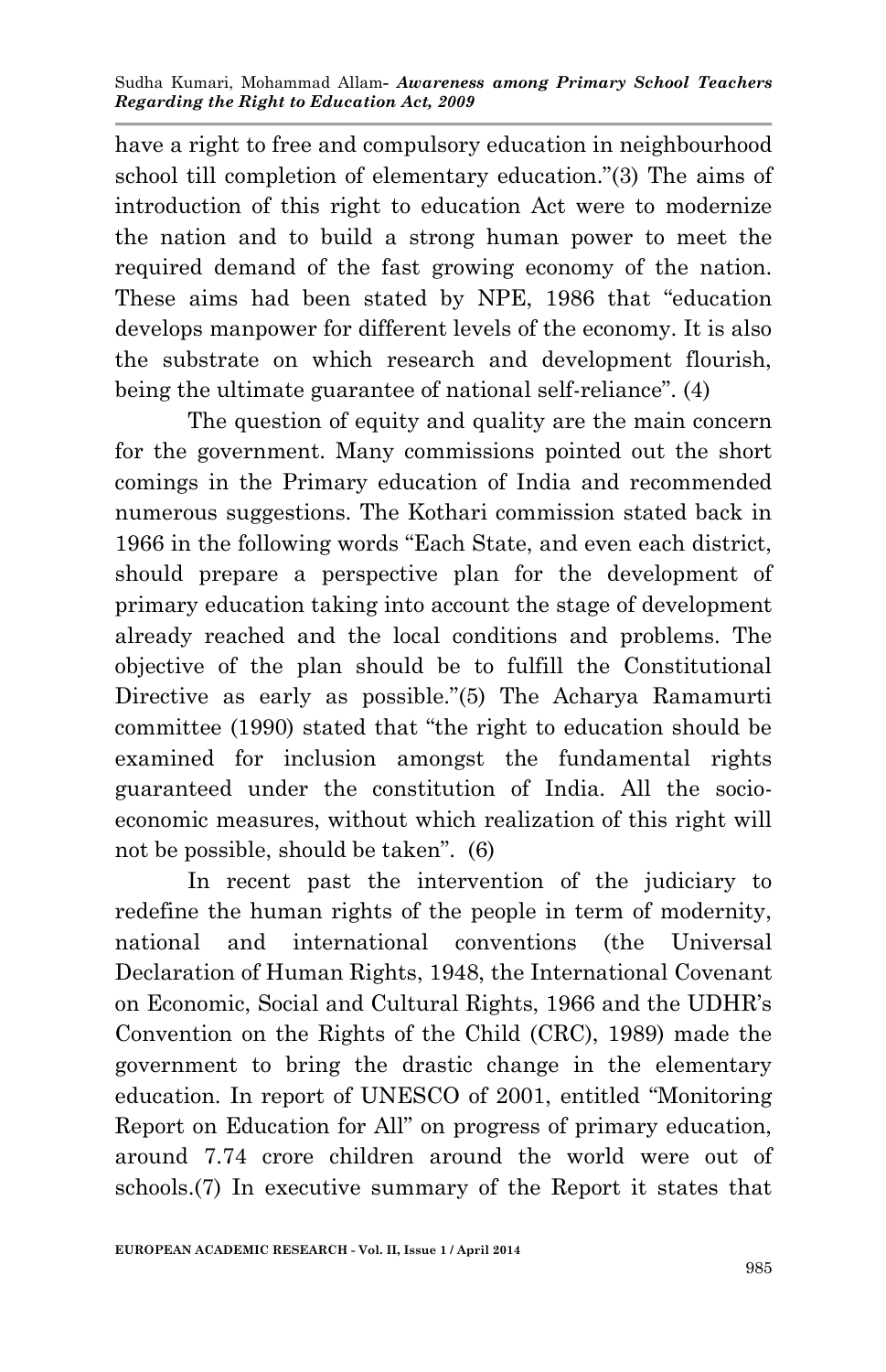"The World Education Forum, meeting in Dakar, Senegal in April 2000, reaffirmed the vision of the World Conference on Education For All (Jomtien, Thailand, 1990) that all children, young people and adults have the 'fundamental human right' to a basic education that will develop their talents, improve their lives and transform their societies".(8)

The judicial intervention brought immense pressure on the government. As in the case of Jain (1992) the court observed that "The right to life under Article 21 and the dignity of an individual cannot assure unless it is accompanied by the right to education. The state Government is under obligation to make endeavor to provide educational facilities at all levels to its citizen". (9)

With liberalized economy and growing revenue, the financial burden was no more a constraint for the government in post 1991 era. The report of, Majumdar committee(1999) concluded that "the universalisation of elementary education for children aged six to fourteen years would require an additional expenditure of Rs 140,000,000,000 per year for period of ten years".(10)

The passing of 86th amendment by the parliament made the elementary education on revolutionary path. The report of knowledge commission (2006) that "Legislation at the national level is required to affirm the Right to Education, which is a fundamental right mandated by Article 21A". 11) and demand of NGOs made the government to pass the Right to Education Act, 2009 and implement it as soon as possible.

The RTE Act, 2009 which emphasized the quantitative, qualitative and equity in the education would not be successful if the governments have not effective delivery system. The Kothari Commission report (1966) considered teachers as an important agent of effective delivery system of education in India. The RTE Act, 2009 also emphasized the same point of view of Kothari commission.

The Act was implemented on 01 April, 2010.This was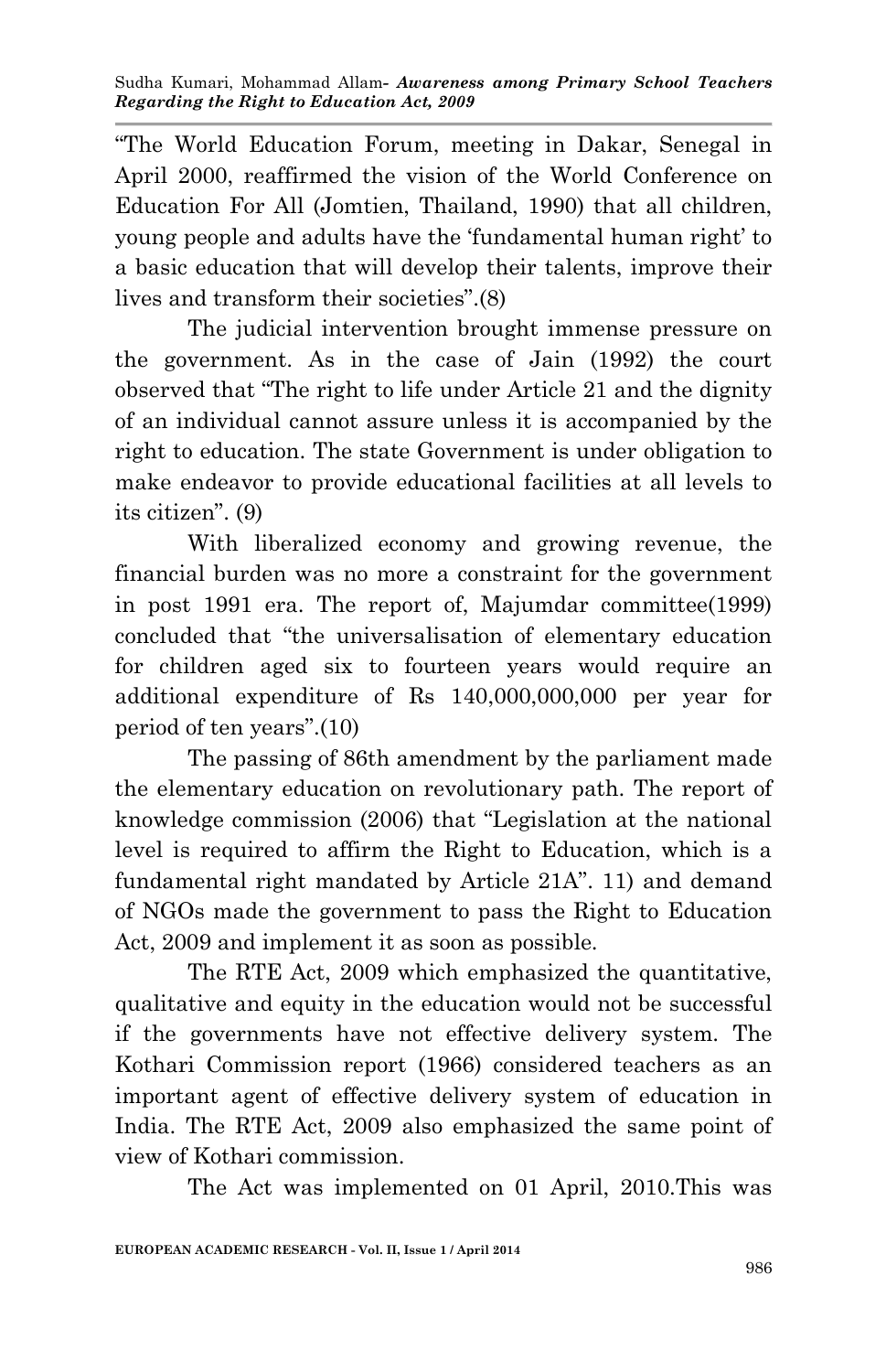necessary to know how much teachers were prepared to implement the act effectively. To know the preparedness of the teachers it was necessary to know that how much they were aware about the Right to Education Act, 2009 and about its various provisions. The present study purpose was to find out the awareness among the primary school teachers regarding Right to education Act 2009.Their awareness level would define the degree of problem and success in implementation of the Right to education Act, 2009.

### **Statement of the Problem:**

The problem under study was as "Awareness among Primary School Teachers regarding the Right to Education Act, 2009"

### **Objectives of the Study:**

The major objectives of the study were as follow:

- i) To study the awareness among Male and Female primary school teachers regarding Right to Education Act, 2009.
- ii) To study the awareness among the primary School teachers belong to rural and urban areas regarding Right to Education Act, 2009.
- iii) To study the awareness among the primary School teachers belong to Government and Non-Government regarding Right to Education Act, 2009.

### **Hypotheses:**

The hypotheses of the study were as follows:

i) There is no significant difference in awareness among Male and Female primary school teachers regarding Right to Education Act, 2009.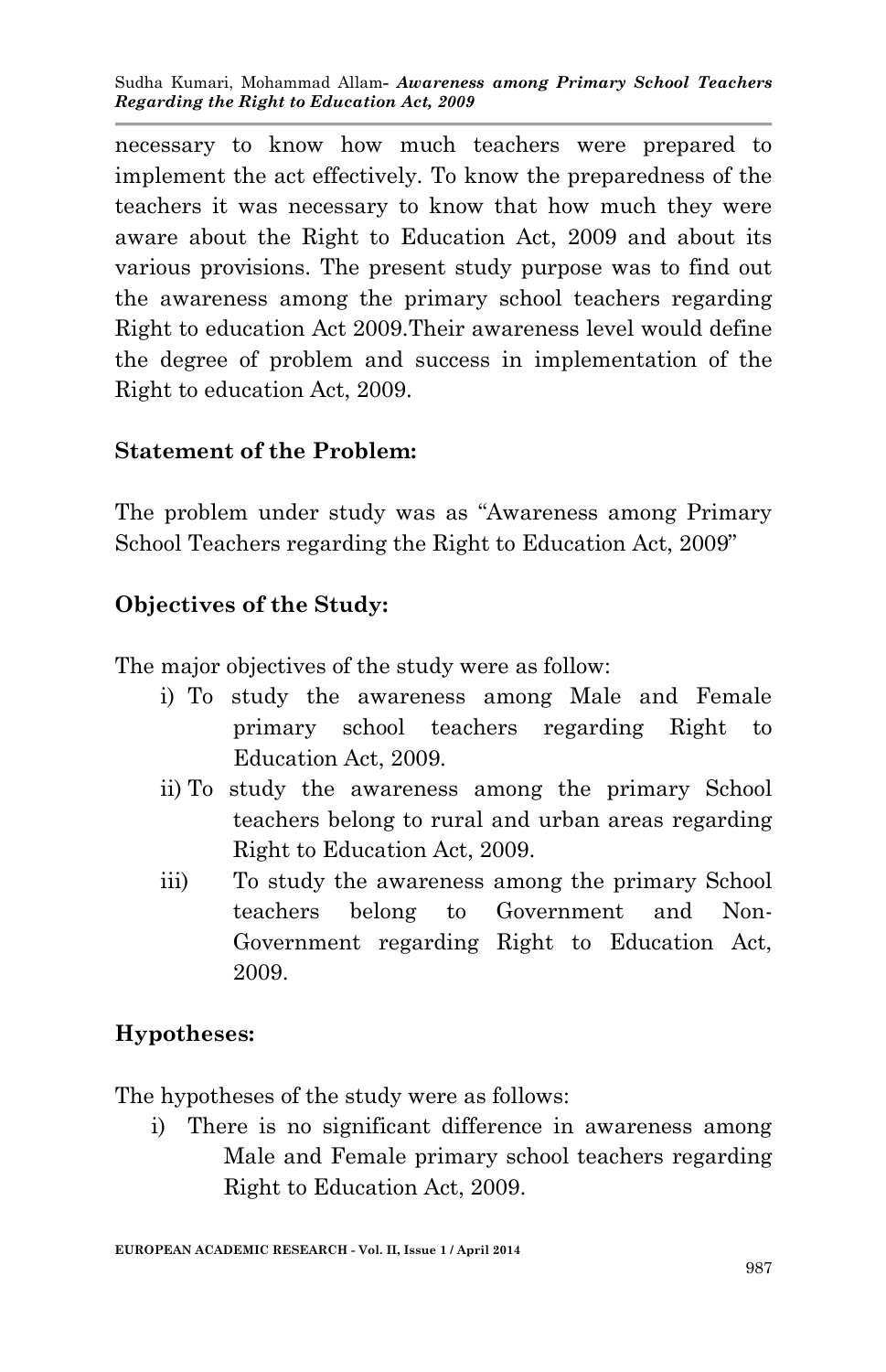- ii) There is no significant difference in awareness among the primary school teachers belonging to Rural and Urban areas regarding Right to Education Act, 2009.
- iii) There is no significant difference in awareness among the primary School teachers belonging to Government and Non-government regarding Right to Education Act, 2009.

# **Methodology of the study:**

According to Kothari (2004) research methodology is way to rationalize that "why a research study have been undertaken, how the research problem has been defined, in what way and why the hypothesis has been formulated, what data have been collected and what particular method has been adopted, why particular technique if analyzing data have been used and a host of similar other questions are usually answered".(12).In the light this definition the present study adopted Descriptive Survey Research Methodology to pursue the investigation on awareness among the primary School teachers regarding the RTE Act, 2009.

### **Population of the study:**

The population of present study was the Primary School teachers of District Aligarh, Uttar Pradesh. The whole of Aligarh had been divided into two areas namely the Rural and Urban areas. The rural areas comprises on twelve Blocks namely Akrabad, Atrauli, Bijauli, Chandaus, Dhanipur, Gangiri, Gonda, Iglas, Jawan, Khair, Lodha and Tappal and two urban areas namely Aligarh Municipal Corporation and Atrauli Municipal Board. There were Four Thousand Five Hundred and Six (4506) Primary teachers in rural areas while there were Two Hundred and Forty Eight (248) teachers in urban areas of the Government Schools(as per available data with concerned authority when study was pursued).While there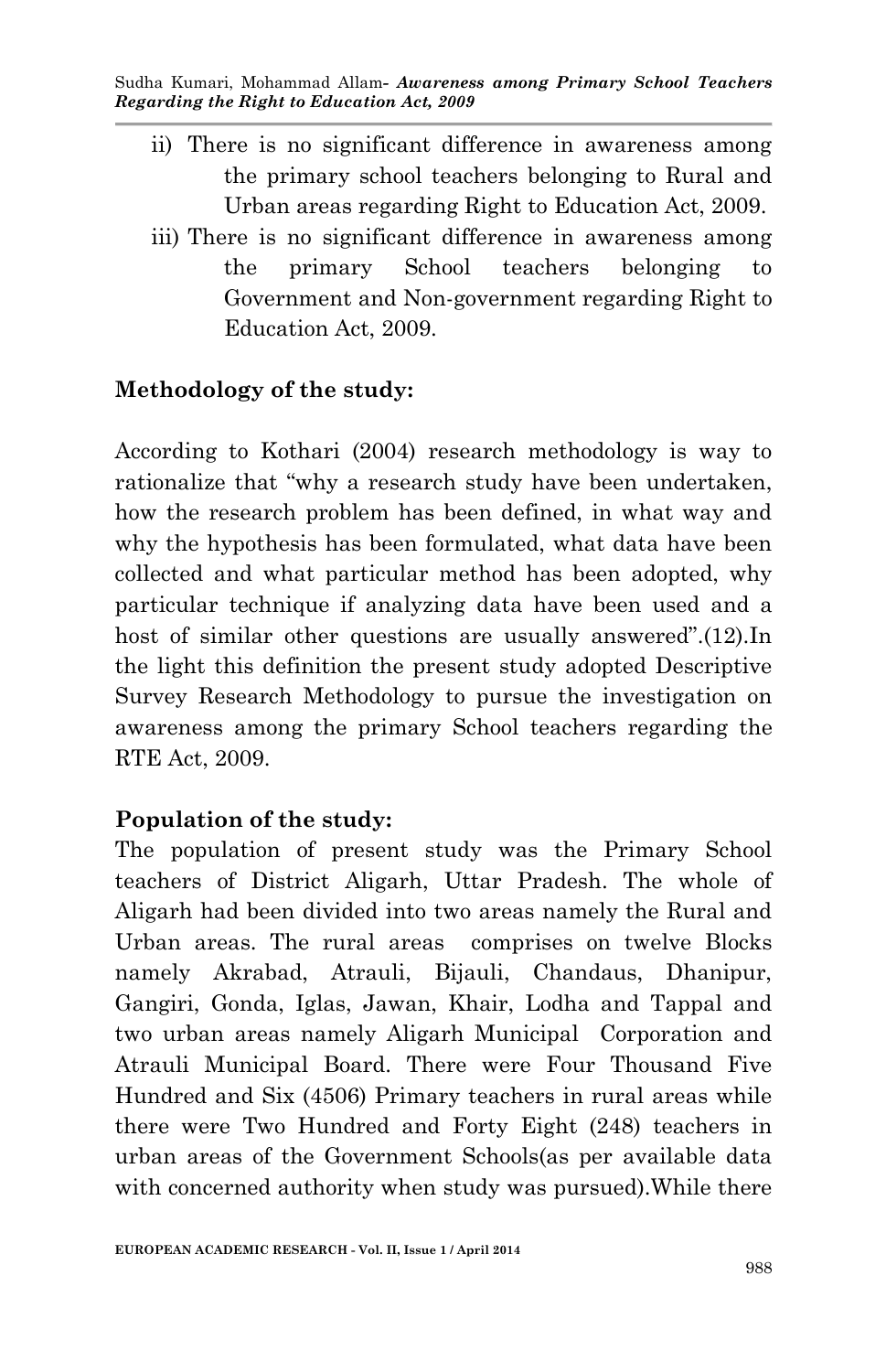were no such data of the teachers of Non-Government schools available.

#### **Sample of the study:**

The samples of study were consisting of 60 male, 60 female, 60 urban, 60 rural, 60 governments and 60 Non-Government selected on the basis of random sampling from 12 Blocks of District Aligarh given in fig 1.1.in Sample Profile.



**Figure 1.1: Sample Profile**

### **Tool of the Study:**

The tool was self made as there was no readymade tool available. The Validity and Reliability of the Questionnaire were checked before collecting of data for study. Kuder-Richardson 21 Formula was used to check the reliability of the tool.

### **Procedure of collection of Data:**

The Data was collected while visiting the schools, URBC, RRC, home through self administered by the researcher. The researcher clarified the problems, if any, so during the administration of filling of the questionnaire.

### **Statistical Techniques Used:**

The data were analysis with the help of statistical tools like Mean, Standard deviation, t-test, etc. The collected data were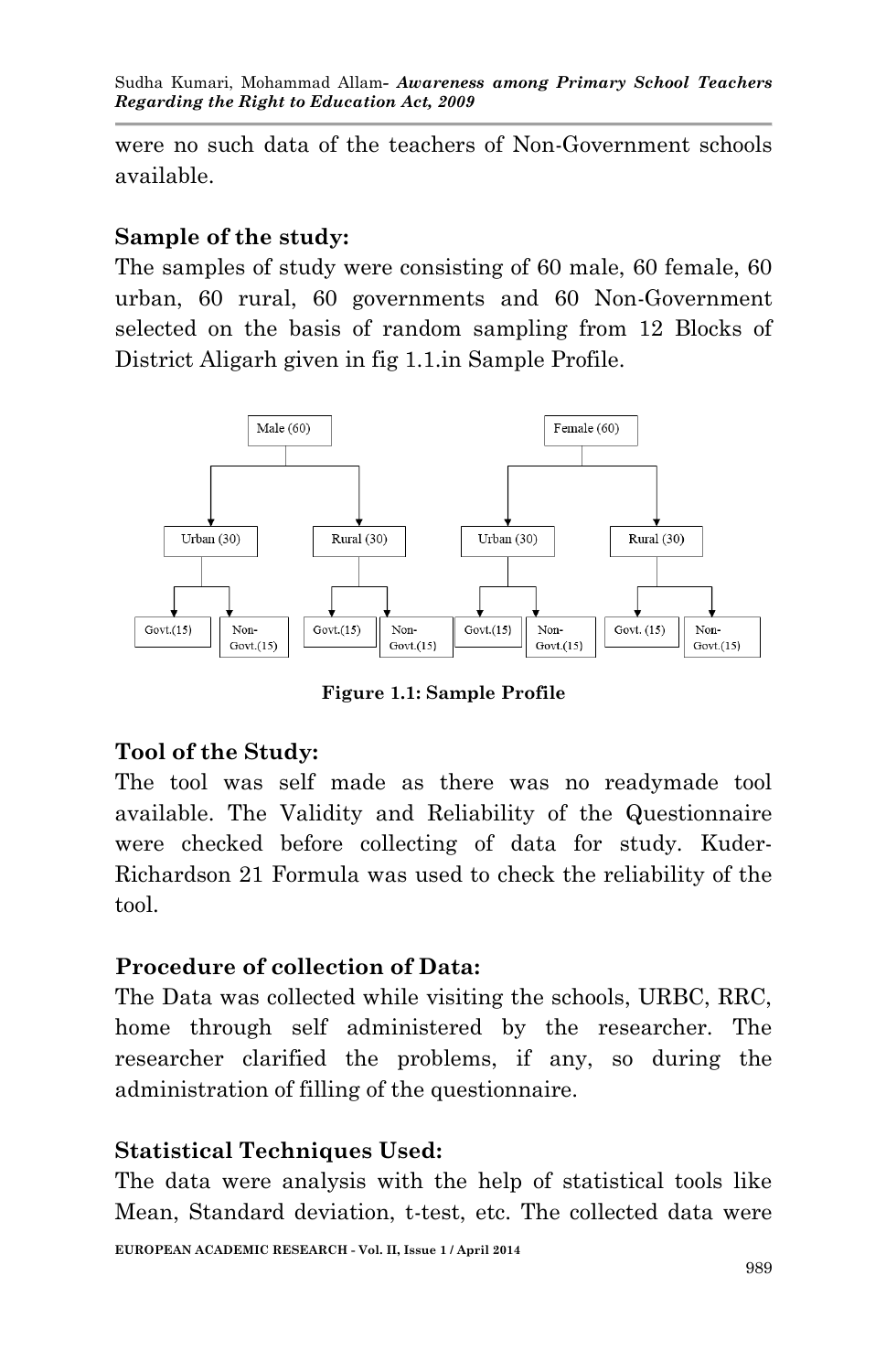tabulated and graphed with the help of various statistical techniques for the purpose of analysis.

# **Major Findings of the Study:**

On the basis of the investigation carried out by the investigator with the help of collected data regarding awareness of Right to Education Act, 2009, the major findings of the investigations are as follow.

- a) There is no significant difference in awareness among the primary male and female school teachers regarding the Right to Education Act, 2009. Hence this study shows that the awareness regarding the Right to Education Act, 2009 among the teachers is not affected by their sex.
- b) There is no significant difference in awareness among the urban and rural Primary school teachers regarding the Right to Education Act, 2009. Hence, this study shows that the awareness regarding the Right to education Act, 2009 among the teachers is not affected by the region like Urban and rural.
- c) There is significant difference in awareness among the teachers regarding the Right to Education Act, 2009 of the Government and Non-government Schools. Hence, the awareness is affected by the ownership and management of the schools.

### **Analysis of the Result:**

The Right to Education Act was passed by the Parliament in 2009 and implemented by the Government of India in April, 2010.More than three years have been passed, yet the level of awareness is just above the average. There is no significant difference of awareness among the female primary teachers and male primary teachers. The mean awareness of male primary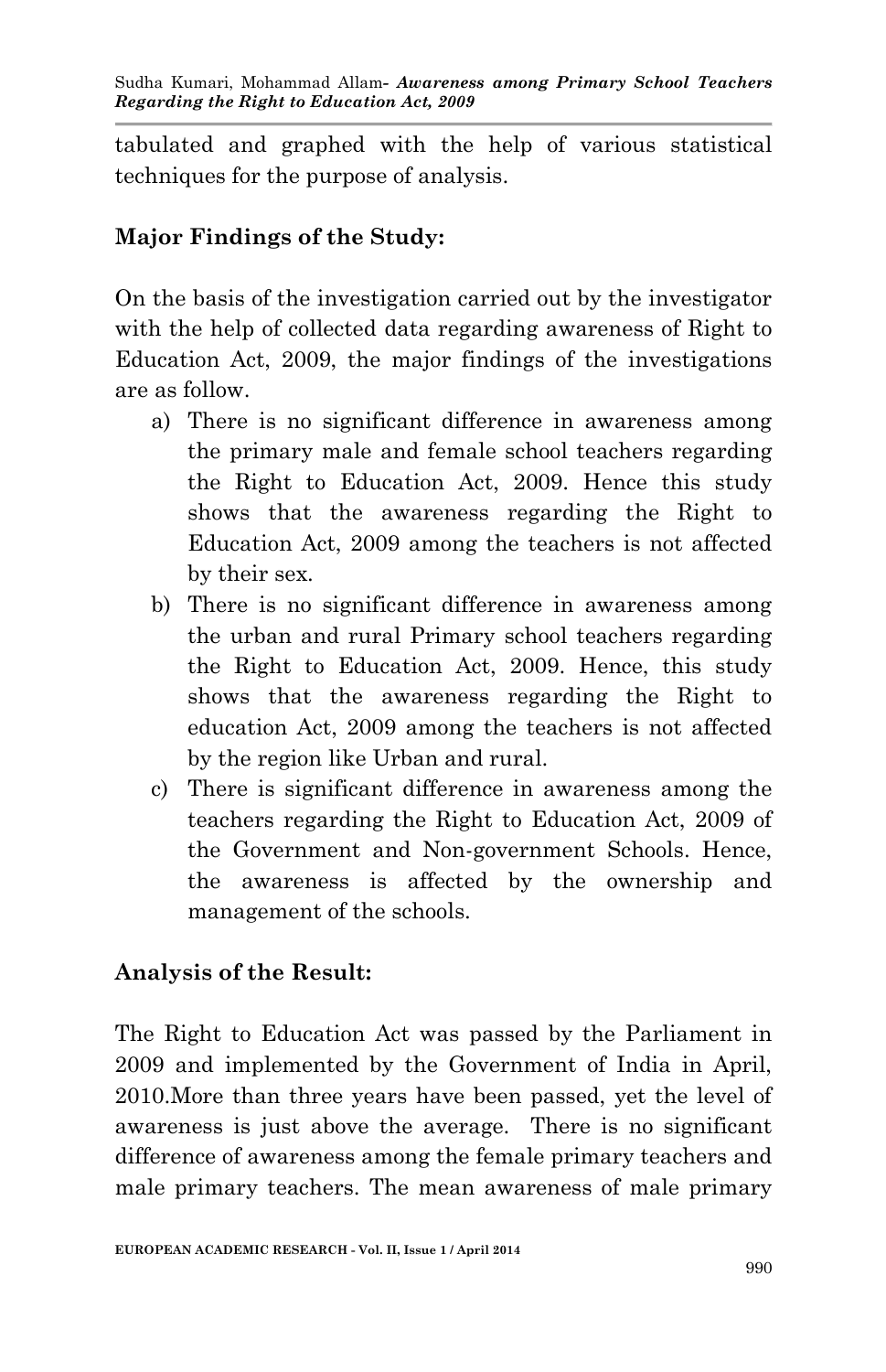teachers is 24.7 while the mean awareness of female teachers is 25.66667.The mean difference of female teachers is 0.96667 higher than male primary teachers. This is good sign for the primary education of India as primary education is considered exclusive field for the female teachers. It could play an important role in implementation of the Right to Education Act at primary level.

In term of Urban and Rural teachers, the awareness is average. The mean of awareness of the urban teachers is 25.68333 while the mean of awareness of rural teachers is 24.85.The awareness among the teachers of urban areas is 0.83333 higher than the teachers of the rural areas. In study it has been found that more than 95 percent Government teachers are working in rural areas and 05 percent teachers of government are working in the urban areas. So, imbalance in awareness between Urban and Rural areas is important. On the other hand the average awareness is also the matter of concern for the authority.

The awareness between the primary teachers of the Government and Non-government Schools is significant. The mean awareness of teachers of the government schools is 28.4 while the mean awareness of the teachers of the Non-Government is 21.96667.The difference of awareness in term of mean is 6.43333.This is significant. The awareness among the Non-government schools is of main concern. It shows that the management of the Non-Government schools is not so much concerned about the Right to Education Act. While the success of the Right to Education needs the supporting and helping hands of the Non-Government Schools as many studies show that number of the Non-Government schools and the students have increased over the period of time.

### **Implication of the study:**

The present study "Awareness among the Primary School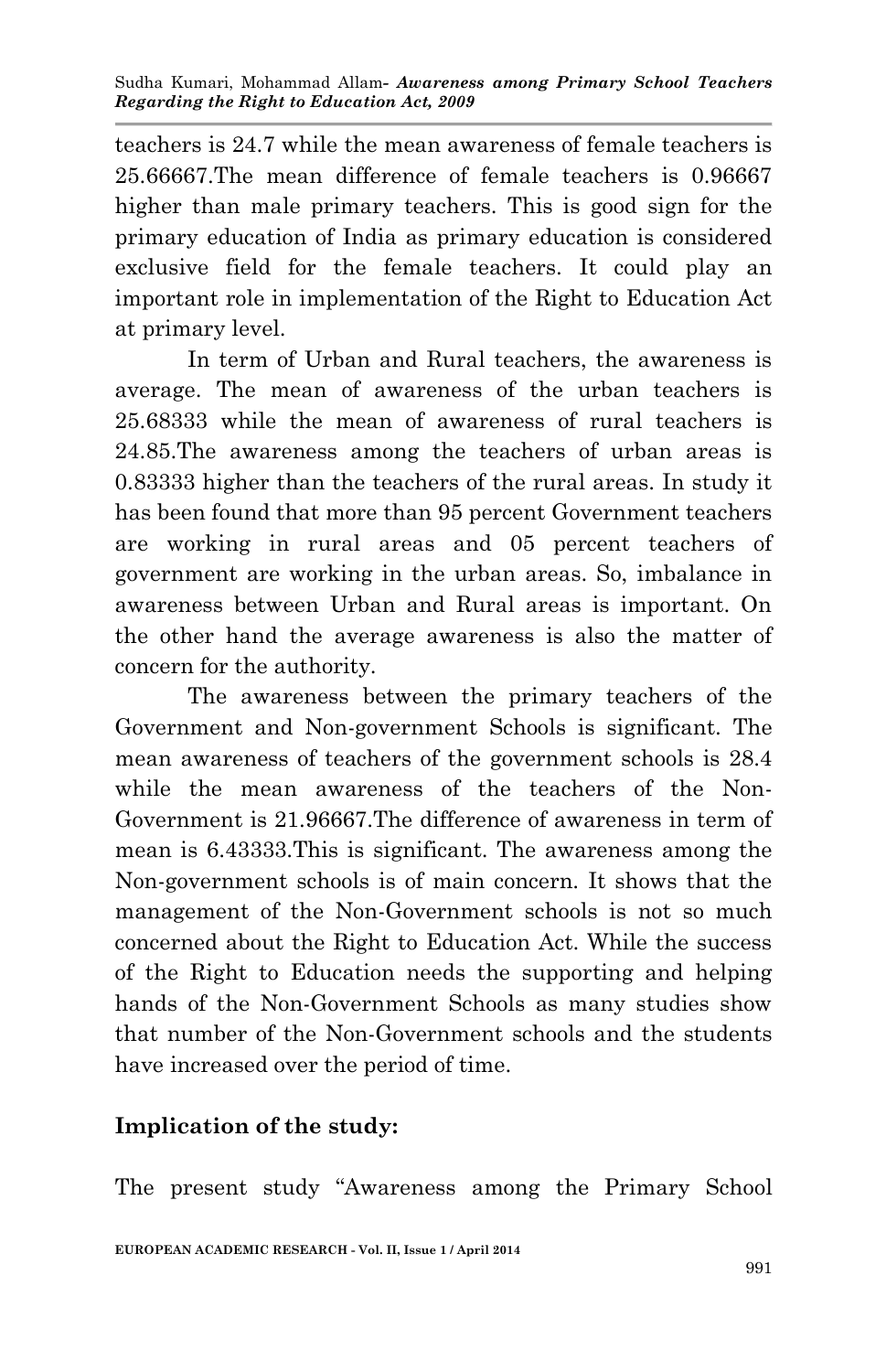teachers regarding the Right to Education Act, 2009" is useful for the various stakeholders like Governments, Teachers, School Management, Parents, Researchers, Educational Planner, NGOs etc of the Right to Education Act.

The largest number of the schools in the district is in rural areas. Around 95 percent of the government teachers are teaching in the rural areas. While just 5 percent of the government teachers are teaching in the urban areas. The level of awareness regarding Right to Education is average. The government is spending a very huge amount on the implementation of the Act. The government is also trying to increase the enrolment ratio and impart quality education to the children in the age group of 06-14 years. This study will provide the input to the government to enhance the awareness among the teachers to implement the various provisions of the Act effectively. The Government should organize workshops and seminars to improve the awareness among the teachers.

The finding of the present study will serve as basic data for the investigators and research scholars, who want to pursue further research in this field, advance the research and causes of the Right to Education Act. The findings of the research will provide the basic data for the administrators and planners to chalk out the plan for further effective implementation of the Act.

The finding of the research will provide information to the teachers of urban, rural, government and Non-government schools to enhance their awareness about Right to Education Act. The awareness particularly in the Non-government Schools need special attention, as the government has given responsibility to educate 25 percent of the children of weaker Section to them. If the Non-Government Schools would not fulfill their responsibility then it would be difficult to achieve the set objectives of the RTE Act to universalize the Elementary education up to 100 percent Children of India.

The study will help planner to plan for the enhancement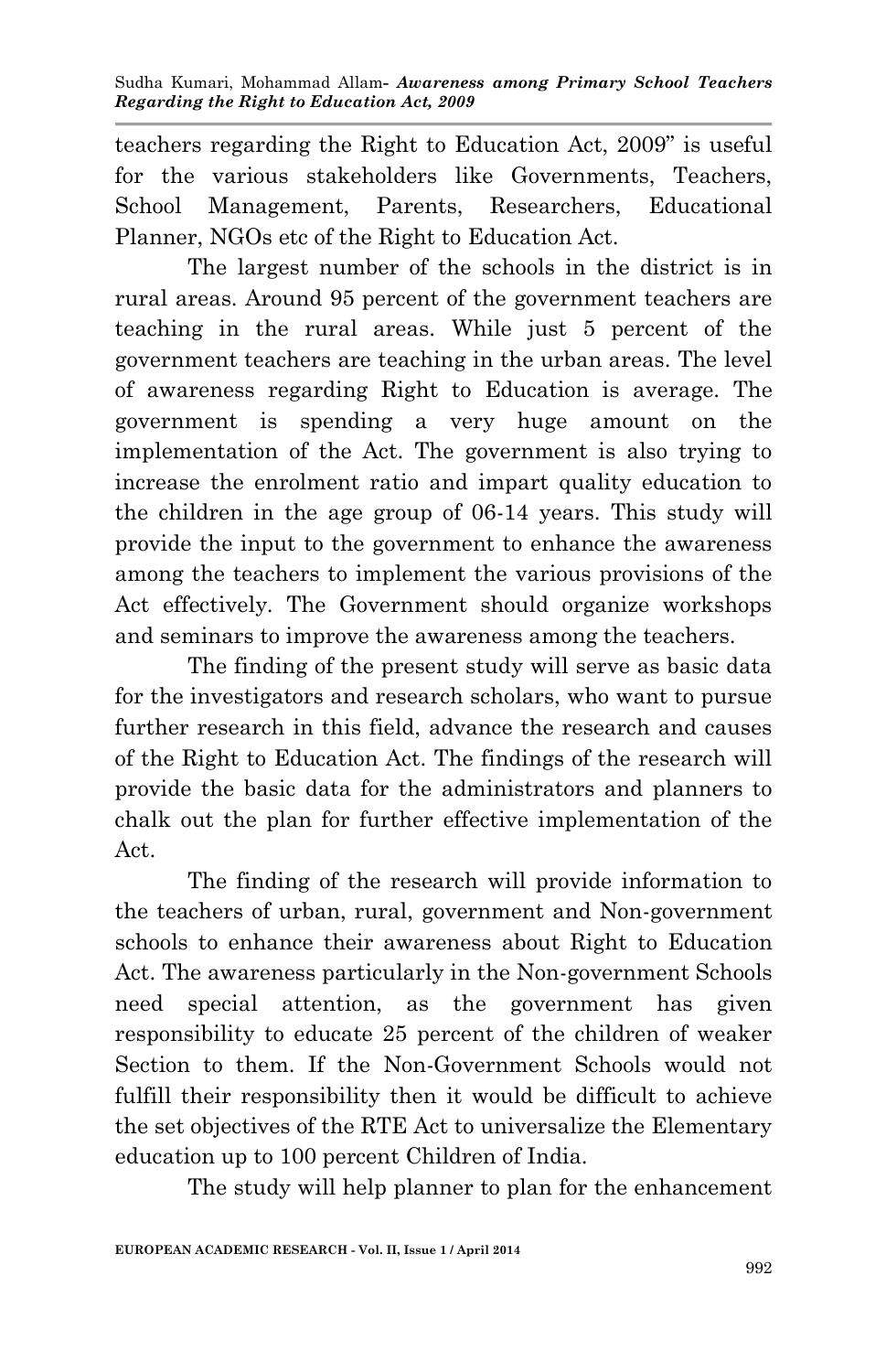of the awareness of RTE among the teachers of the Nongovernment schools. The planner should organize workshops, seminars, Training programmes for them in their respective schools rearding Right to education Act.

The study has shown that the awareness among teachers of the Non-Government schools is less than the government Schools .These Non-Government Schools are mostly located in urban areas, where the number of the schools and number of the government teachers are less. So, the burden of education in urban areas lies on the Non-Government Schools. And if Non-Government schools are not aware about the Right to Education Act then urban area would be failed to achieve the goal of universalisation of elementary education. The Weaker section would suffer due to not implementation of the RTE Act in the respective Non-Government Schools in Urban areas.

The level of awareness among the male and female teachers of the Government Schools shows that Government should intensify the level of training about the awareness of the Right to Education Act. If the training imparted to them then there is need to get feedback from the teachers. There is need of regular trainings, seminars and workshops for the teachers of the Government Schools and other schools.

### **Conclusion:**

The Right to Education Act, 2009 is considered as milestone legislation of India for universalisation of elementary education. This Act has been passed and implemented in India to provide free and compulsory education to the children in the age group of 06-14 years. The various provisions aimed at enhancing the quantitative and qualitative aspects were considered as difficult to implement. There is need of awareness about the Act among the different stakeholders of the education for effective implementation of the Right to Education Act,.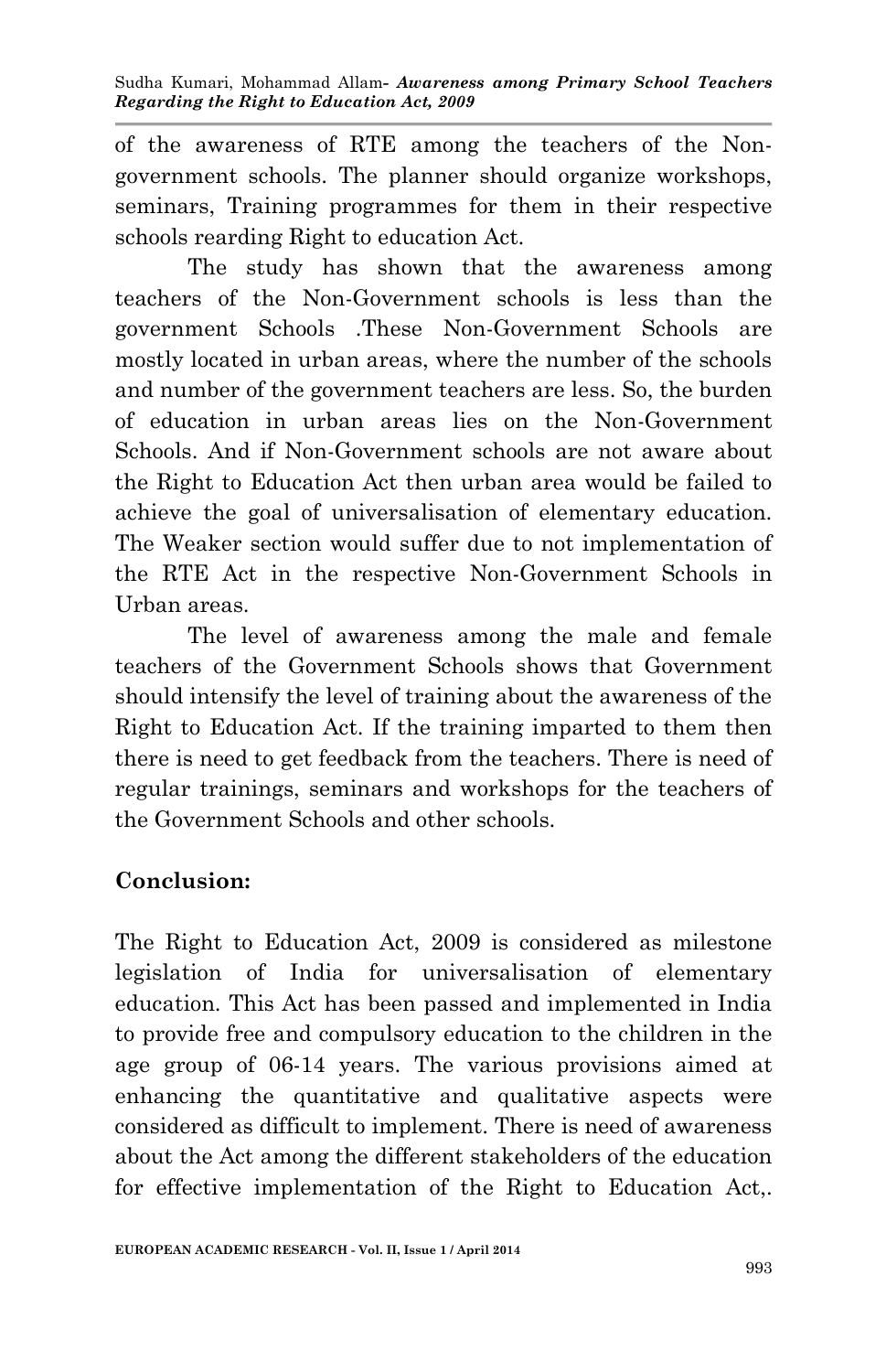Teachers being the effective agent for effective implementation deserve special attention. If they are well aware then there would be possibility of successful implementation of the Right to Education Act.

This study had been pursued to see awareness among the primary school teachers regarding the Right to Education Act, 2009. The study was pursued to find out the awareness on the basis of Gender, region and Government and Non-Government schools. The finding of the study revealed that there is no significant difference among the teachers on the basis of Gender and region. While there is significant difference among the teachers of the of the Government and Nongovernment primary Schools. The data which have been collected would be useful for effective implementation and planning of the Act.

### **BIBLIOGRAPHY:**

- Aggrawal, J. C. 2010. *Landmarks in the History of Modern Indian Education.* Seventh Edition. New Delhi: Vikas Publishing House. 664 [3]
- Garret, H. E. 2008. *Statistics in Psychology and Education.* Delhi: Surjeet Publications. [14]
- Kochhar, S. K. 1993. *Pivotal Issue in Indian Education*. New Delhi: Sterling Publication. 17 [2]
- Kothari, C. R. 2004. *Research Methodology: Methods and Techniques.* New Delhi: Wishwa Prkashan. 11 [12]
- Kothari. 1966. "Education and National Development: Report of the education commission, 1964-66." Ministry of education. India. 267 [5]
- Koul, L. 1988. *Methodology of Education Research*. New Delhi: Vikas Publication. [13]
- Majumadar, T. 1999. "Expert group Report on Financial Requirement for making Elementary Education as a